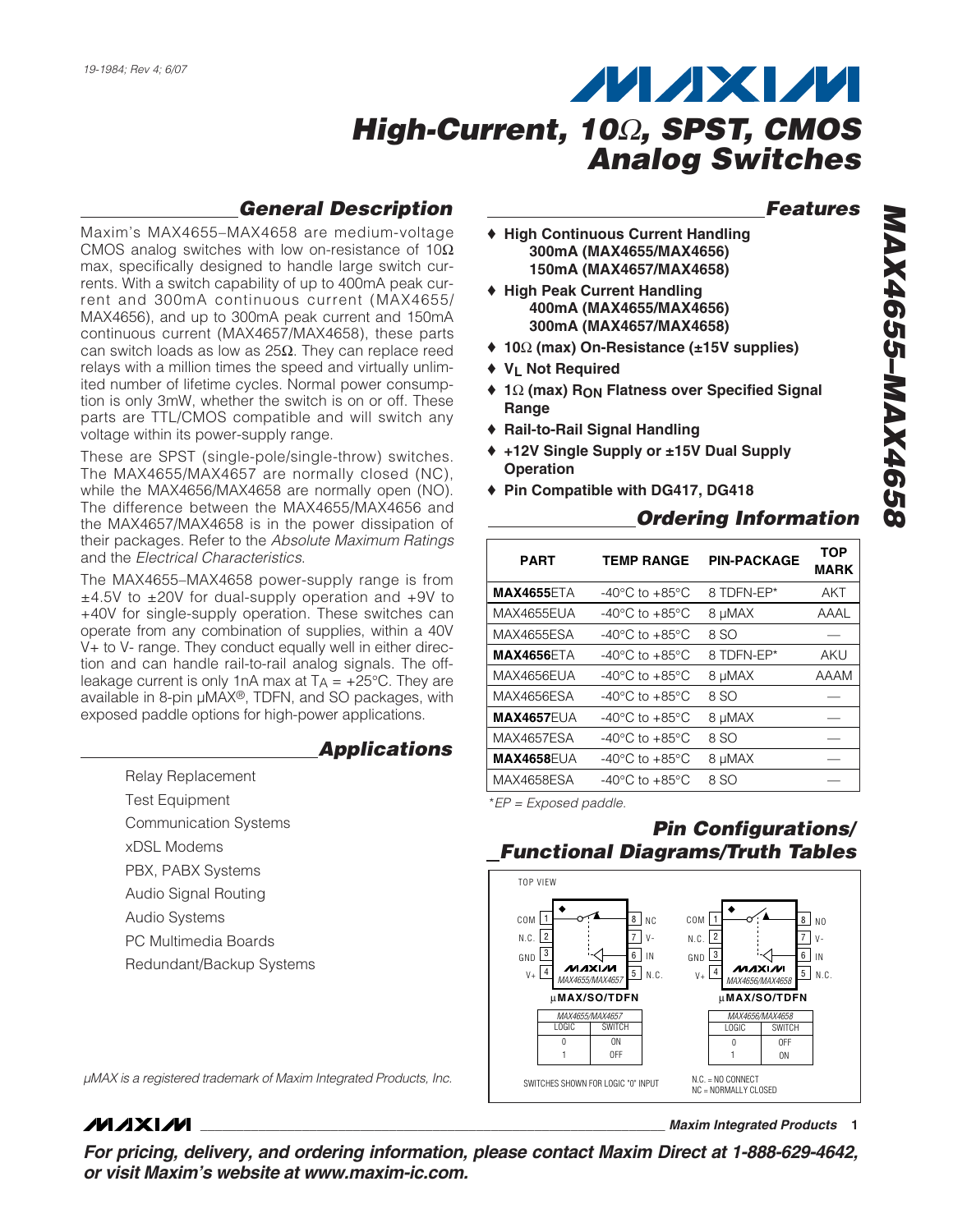#### **ABSOLUTE MAXIMUM RATINGS**

| All Other Pins to GND (Note 1)V- - 0.3V to V+ + 0.3V |  |
|------------------------------------------------------|--|
| Continuous Current, COM, NO, NC                      |  |
|                                                      |  |
| Continuous Current. COM. NO. NC                      |  |
|                                                      |  |
|                                                      |  |
| Peak Current, COM, NO, NC                            |  |
| (pulsed at 1ms, 10% duty cycle)                      |  |
|                                                      |  |
| (pulsed at 1ms, 10% duty cycle)                      |  |
|                                                      |  |
|                                                      |  |

| Continuous Fower Dissipation (i.g. = $+70$ C)    |  |
|--------------------------------------------------|--|
| 8-Pin TDFN (derate 24.4mW/°C above +70°C) 1951mW |  |
| 8-Pin µMAX-EP (derate 10.3mW/°C above +70°C)     |  |
|                                                  |  |
| 8-Pin µMAX (derate 4.50mW/°C above +70°C)        |  |
|                                                  |  |
| 8-Pin SO-EP (derate 18.9mW/°C above +70°C)       |  |
|                                                  |  |
| 8-Pin SO (derate 5.88mW/°C above +70°C)          |  |
|                                                  |  |
| Operating Temperature Ranges                     |  |
|                                                  |  |
|                                                  |  |
|                                                  |  |
| Lead Temperature (soldering, 10s)+300°C          |  |
|                                                  |  |

 $Confinuouo Power Direction (T. +700C)$ 

**Note 1:** Signals on NC, NO, COM, or IN exceeding V+ or V- will be clamped by internal diodes. Limit forward diode current to maximum current rating.

*Stresses beyond those listed under "Absolute Maximum Ratings" may cause permanent damage to the device. These are stress ratings only, and functional operation of the device at these or any other conditions beyond those indicated in the operational sections of the specifications is not implied. Exposure to absolute maximum rating conditions for extended periods may affect device reliability.*

### **ELECTRICAL CHARACTERISTICS—Dual Supplies**

(V+ = +15V, V- = -15V, V<sub>IH</sub> = 2.4V, V<sub>IL</sub> = 0.8V, T<sub>A</sub> = T<sub>MIN</sub> to T<sub>MAX</sub>, unless otherwise noted. Typical values are at T<sub>A</sub> = +25°C.) (Notes 2, 7, 8)

| <b>PARAMETER</b>                   | <b>SYMBOL</b>                                      | <b>CONDITIONS</b>                                                                                                                 | TΑ                                   | <b>MIN</b> | <b>TYP</b>     | <b>MAX</b>   | <b>UNITS</b> |
|------------------------------------|----------------------------------------------------|-----------------------------------------------------------------------------------------------------------------------------------|--------------------------------------|------------|----------------|--------------|--------------|
| <b>ANALOG SWITCH</b>               |                                                    |                                                                                                                                   |                                      |            |                |              |              |
| Analog Signal Range                | V <sub>NO</sub> , V <sub>NC</sub> ,<br><b>VCOM</b> |                                                                                                                                   |                                      | $V -$      |                | $V +$        | V            |
| On-Resistance                      |                                                    | $l_{COM} = 100mA;$                                                                                                                | $+25^{\circ}$ C                      |            | $\overline{7}$ | 10           | $\Omega$     |
|                                    | R <sub>ON</sub>                                    | $V_{NO}$ or $V_{NC} = \pm 10V$                                                                                                    | <b>TMIN to TMAX</b>                  |            |                | 15           |              |
| On-Resistance Flatness             | RFLAT (ON)                                         | $l_{COM} = 100mA$                                                                                                                 | $+25^{\circ}$ C                      |            | 0.3            | $\mathbf{1}$ | $\Omega$     |
| (Note 3)                           |                                                    | $V_{NO}$ or $V_{NC} = -5V$ , 0, $+5V$                                                                                             | T <sub>MIN</sub> to T <sub>MAX</sub> |            |                | 1.5          |              |
| NO or NC Off-Leakage               | INO(OFF) Or                                        | $V_{\text{COM}} = +14.5V, -14.5V;$                                                                                                | $+25^{\circ}$ C                      | $-1$       | 0.01           | $+1$         |              |
| Current (Note 4)                   | INC(OFF)                                           | $V_{\text{NO}}$ or $V_{\text{NC}} = -14.5V$ , +14.5V                                                                              | T <sub>MIN</sub> to T <sub>MAX</sub> | $-10$      |                | 10           | nA           |
| COM Off-Leakage                    |                                                    | $V_{COM} = +14.5V, -14.5V;$<br>$V_{NLO}$ or $V_{NIC} = -14.5V$ . $+14.5V$                                                         | $+25^{\circ}$ C                      | $-1$       | 0.01           | $+1$         | nA           |
| Current (Note 4)                   | COM(OFF)                                           |                                                                                                                                   | <b>TMIN to TMAX</b>                  | $-10$      |                | $+10$        |              |
|                                    | ICOM(ON)                                           | $V_{\text{COM}} = +14.5V, -14.5V;$<br>$V_{\text{NO}}$ or $V_{\text{NC}} = +14.5V$ .<br>-14.5V, or floating                        | $+25^{\circ}$ C                      | $-2$       |                | $+2$         |              |
| COM On-Leakage<br>Current (Note 4) |                                                    |                                                                                                                                   | <b>TMIN to TMAX</b>                  | $-20$      |                | $+20$        | nA           |
| <b>DYNAMIC CHARACTERISTICS</b>     |                                                    |                                                                                                                                   |                                      |            |                |              |              |
| Turn-On Time                       | ton                                                | $V_{NQ}$ or $V_{NQ} = 10V$ ;<br>$R_1 = 50\Omega$ ; MAX4655/4656.<br>$R_1 = 100\Omega$ ; MAX4657/4658,<br>$C_{L}$ = 35pF; Figure 3 | $+25^{\circ}$ C                      |            | 110            | 200          |              |
|                                    |                                                    |                                                                                                                                   | T <sub>MIN</sub> to T <sub>MAX</sub> |            |                | 300          | ns           |
| Turn-Off Time                      | toFF                                               | $V_{NQ}$ or $V_{NQ} = 10V$ ;<br>$R_1 = 50\Omega$ ; MAX4655/4656.<br>$R_1 = 100\Omega$ ; MAX4657/4658,<br>$C_1 = 35pF$ ; Figure 3  | $+25^{\circ}$ C                      |            | 75             | 100          | ns           |
|                                    |                                                    |                                                                                                                                   | T <sub>MIN</sub> to T <sub>MAX</sub> |            |                | 150          |              |

**MAXM**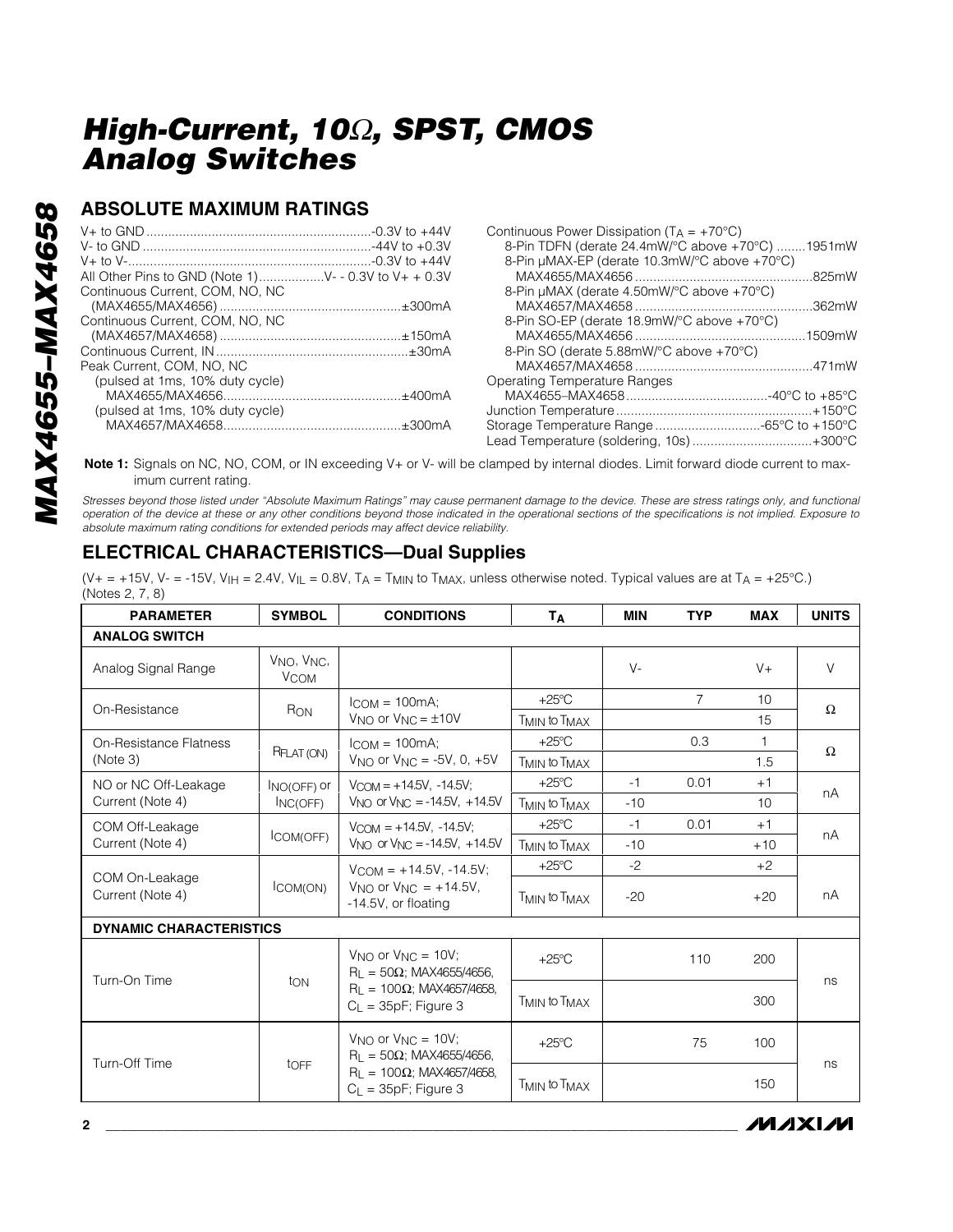### **ELECTRICAL CHARACTERISTICS—Dual Supplies (continued)**

(V+ = +15V, V- = -15V, V<sub>IH</sub> = 2.4V, V<sub>IL</sub> = 0.8V, T<sub>A</sub> = T<sub>MIN</sub> to T<sub>MAX</sub>, unless otherwise noted. Typical values are at T<sub>A</sub> = +25°C.) (Notes 2, 7, 8)

| <b>PARAMETER</b>                 | <b>SYMBOL</b>         | <b>CONDITIONS</b>                                                                                               | <b>TA</b>                            | <b>MIN</b> | <b>TYP</b>      | <b>MAX</b> | <b>UNITS</b> |
|----------------------------------|-----------------------|-----------------------------------------------------------------------------------------------------------------|--------------------------------------|------------|-----------------|------------|--------------|
| Charge Injection                 | Q                     | $VGEN = 0$ ; RGEN = 0;<br>$C_L = 1nF$ ; Figure 4                                                                | $+25^{\circ}$ C                      |            | 23              |            | рC           |
| -3dB Bandwidth                   | <b>BW</b>             |                                                                                                                 | $+25^{\circ}$ C                      |            | 210             |            | <b>MHz</b>   |
| Off-Isolation (Note 5)           | V <sub>ISO</sub>      | f = 1MHz; R <sub>I</sub> = $50\Omega$ ;<br>Figure 5                                                             | $+25^{\circ}$ C                      |            | $-77$           |            | dB           |
| <b>Total Harmonic Distortion</b> | <b>THD</b>            | $f = 20Hz$ to 20kHz,<br>$V_{N_{-}}$ = 5V <sub>p-p</sub> ; R <sub>L</sub> = 600Ω                                 | $+25^{\circ}$ C                      |            | 0.007           |            | $\%$         |
| NO or NC Off-Capacitance         | CNO(OFF),<br>CNC(OFF) | $f = 1$ MHz; Figure 6                                                                                           | $+25^{\circ}$ C                      |            | 25              |            | pF           |
| COM Off-Capacitance              | CCOM(OFF)             | $f = 1$ MHz; Figure 6                                                                                           | $+25^{\circ}$ C                      |            | 25              |            | pF           |
| COM On-Capacitance               | CCOM(ON)              | $f = 1$ MHz; Figure 7                                                                                           | $+25^{\circ}$ C                      |            | 67              |            | pF           |
| <b>DIGITAL I/O</b>               |                       |                                                                                                                 |                                      |            |                 |            |              |
| Input Logic High                 | V <sub>IH</sub>       |                                                                                                                 | T <sub>MIN</sub> to T <sub>MAX</sub> | 2.4        |                 |            | $\vee$       |
| Input Logic Low                  | VIL                   |                                                                                                                 | T <sub>MIN</sub> to T <sub>MAX</sub> |            |                 | 0.8        | $\vee$       |
| Input Leakage Current            | $I_{IN}$              | $V_{IN} = 0.8V$ or 2.4V                                                                                         | T <sub>MIN</sub> to T <sub>MAX</sub> | $-1$       |                 | $+1$       | μA           |
| <b>POWER SUPPLY</b>              |                       |                                                                                                                 |                                      |            |                 |            |              |
| Power-Supply Range               |                       |                                                                                                                 | T <sub>MIN</sub> to T <sub>MAX</sub> | ±4.5       |                 | ±20        | V            |
| Positive Supply Current          | $ +$                  | $V_{IN} = 0$ or 5V, $V_{N} = 3V$ ;<br>$ISWITCH = 200mA,$<br>MAX4655/4656;<br>$ISWITCH = 100mA,$<br>MAX4657/4658 | $+25^{\circ}$ C                      |            | 90              | 150        | μA           |
|                                  |                       |                                                                                                                 | T <sub>MIN</sub> to T <sub>MAX</sub> |            |                 | 300        |              |
| Negative Supply Current          | $\vert$ -             | $V_{IN} = 0$ or 5V, $V_{N} = 3V$ ;<br>$ISWITCH = 200mA,$<br>MAX4655/4656;                                       | $+25^{\circ}$ C                      |            | 10 <sup>°</sup> | 50         | μA           |
|                                  |                       | $ISWITCH = 100mA,$<br>MAX4657/4658                                                                              | T <sub>MIN</sub> to T <sub>MAX</sub> |            |                 | 100        |              |
| <b>Ground Current</b>            | <b>IGND</b>           | $V_{IN} = 0$ or 5V, $V_{N} = 3V$ ;<br>$ISWITCH = 200mA,$<br>MAX4655/4656;                                       | $+25^{\circ}$ C                      |            | 80              | 130        | μA           |
|                                  |                       | $ISWITCH = 100mA,$<br>MAX4657/4658                                                                              | T <sub>MIN</sub> to T <sub>MAX</sub> |            |                 | 260        |              |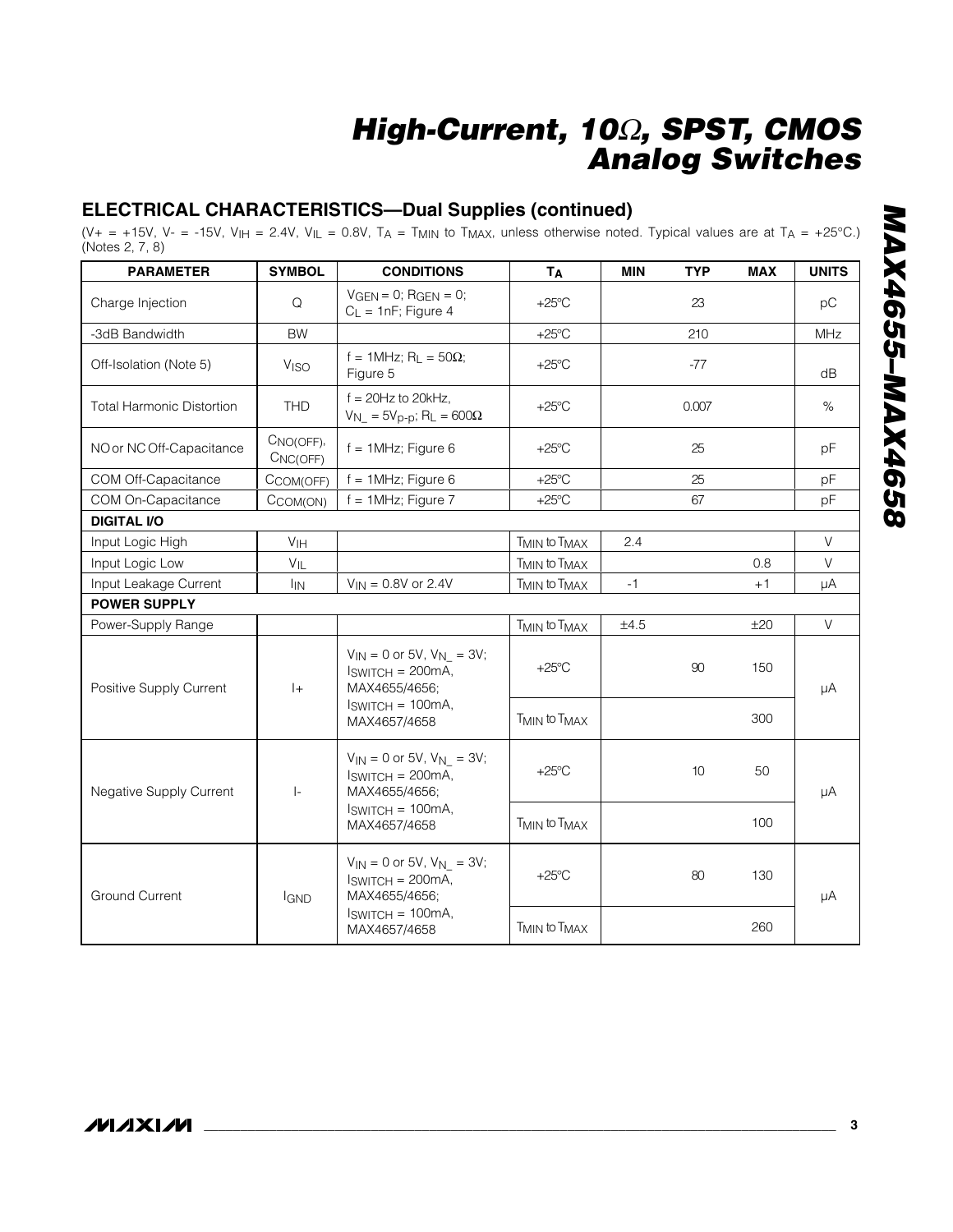### **ELECTRICAL CHARACTERISTICS—Single Supply**

(V+ = +12V, V- = 0, V<sub>IH</sub> = 2.4V, V<sub>IL</sub> = 0.8V, T<sub>A</sub> = T<sub>MIN</sub> to T<sub>MAX</sub>, unless otherwise noted. Typical values are at T<sub>A</sub> = +25°C.) (Note 2)

| <b>PARAMETER</b>                    | <b>SYMBOL</b>   | <b>CONDITIONS</b>                                                                                                             | Tд                                   | <b>MIN</b>   | <b>TYP</b>   | <b>MAX</b>     | <b>UNITS</b> |
|-------------------------------------|-----------------|-------------------------------------------------------------------------------------------------------------------------------|--------------------------------------|--------------|--------------|----------------|--------------|
| <b>ANALOG SWITCH</b>                |                 |                                                                                                                               |                                      |              |              |                |              |
| Analog Signal Range                 | V <sub>IN</sub> |                                                                                                                               | T <sub>MIN</sub> to T <sub>MAX</sub> | $\mathbf{O}$ |              | $V +$          | $\vee$       |
| On-Resistance                       |                 | $ICOM = 50mA,$                                                                                                                | $+25^{\circ}$ C                      |              | 15           | 22             | Ω            |
|                                     | R <sub>ON</sub> | $V_{NO}$ or $V_{NC} = 10V$                                                                                                    | T <sub>MIN</sub> to T <sub>MAX</sub> |              |              | 33             |              |
| On-Resistance Flatness              | RFLAT (ON)      | $I_{COM} = 50mA$ ,                                                                                                            | $+25^{\circ}$ C                      |              | 2.2          | $\overline{4}$ | $\Omega$     |
| (Note 3)                            |                 | $V_{NO}$ or $V_{NC}$ = 2V, 6V, 10V                                                                                            | <b>TMIN to TMAX</b>                  |              |              | 5              |              |
| <b>DYNAMIC CHARACTERISTICS</b>      |                 |                                                                                                                               |                                      |              |              |                |              |
| Turn-On Time                        |                 | $V_{NO}$ or $V_{NC} = 10V$ ;<br>$R_1 = 100\Omega$ MAX4655/4656,                                                               | $+25^{\circ}$ C                      |              | 140          | 200            | ns           |
|                                     | ton             | $R_1 = 200\Omega$ MAX4657/4658,<br>$C_L = 35pF$ ; Figure 3                                                                    | T <sub>MIN</sub> to T <sub>MAX</sub> |              |              | 300            |              |
| Turn-Off Time                       | tOFF            | $V_{NQ}$ or $V_{NC} = 10V$ ;<br>$R_1 = 100\Omega$ MAX4655/4656,<br>$R_1 = 200\Omega$ MAX4657/4658,<br>$C_L = 35pF$ ; Figure 3 | $+25^{\circ}$ C                      |              | 65           | 125            | ns           |
|                                     |                 |                                                                                                                               | <b>TMIN to TMAX</b>                  |              |              | 200            |              |
| Charge Injection                    | Q               | $VGEN = 0$ ; RGEN = 0;<br>$C_L = 1nF$ ; Figure 4                                                                              | $+25^{\circ}$ C                      |              | $\mathbf{1}$ |                | pC           |
| <b>POWER SUPPLY</b>                 |                 |                                                                                                                               |                                      |              |              |                |              |
| Power-Supply Range                  | $V +$           |                                                                                                                               |                                      | 9            |              | 40             | V            |
| Positive Supply Current<br>(Note 6) | $ +$            | $V_{IN} = 0$ or 12V.<br>$ISWITCH = 100mA,$<br>MAX4655/4656;<br>$ISWITCH = 50mA,$<br>MAX4657/4658                              | $+25^{\circ}$ C                      |              | 25           | 100            |              |
|                                     |                 |                                                                                                                               | T <sub>MIN</sub> to T <sub>MAX</sub> |              |              | 200            | μA           |
|                                     |                 | $V_{IN} = 0$ or 5V.<br>$ISWITCH = 100mA,$<br>MAX4655/4656;                                                                    | $+25^{\circ}$ C                      |              | 46           | 125            |              |
|                                     |                 | $ISWITCH = 50mA,$<br>MAX4657/4658                                                                                             | T <sub>MIN</sub> to T <sub>MAX</sub> |              |              | 200            |              |

**Note 2:** The algebraic convention is used in this data sheet; the most negative value is shown in the minimum column.

**Note 3:** Flatness is defined as the difference between the maximum and minimum value of on-resistance as measured over the specified analog signal range.

Note 4: Leakage parameters are 100% tested at maximum rated hot temperature and guaranteed by correlation at T<sub>A</sub> = +25°C.

**Note 5:** Off-isolation = 20log10 [V<sub>COM</sub> / (V<sub>NC</sub> or V<sub>NO</sub>)], V<sub>COM</sub> = output, V<sub>NC</sub> or V<sub>NO</sub> = input to off switch.

**Note 6:** Guaranteed by testing with dual supplies.

**Note 7:** -40°C specifications are guaranteed by design.

**Note 8:** TDFN parts are tested at +25°C and guaranteed by design over the entire temperature range.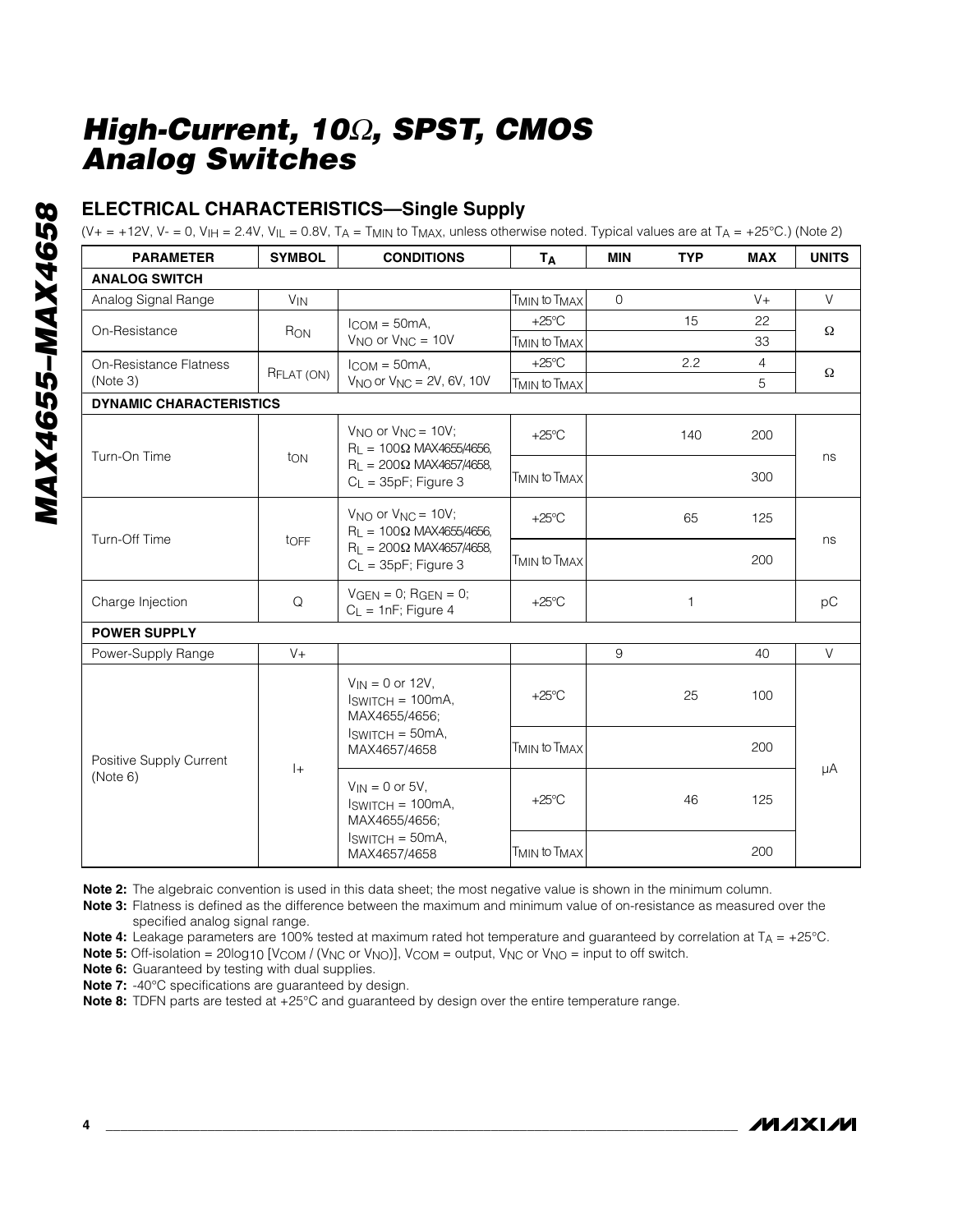#### *Typical Operating Characteristics*

 $(T_A = +25^{\circ}C,$  unless otherwise noted.)















**LEAKAGE CURRENT vs. TEMPERATURE**



**SUPPLY CURRENT vs. SUPPLY VOLTAGE AND TEMPERATURE**

SUPPLY VOLTAGE (V)

0  $\pm 5$   $\pm 10$   $\pm 15$ 

D E F

A B C

 $\boldsymbol{0}$ 

20 10

30

40

50

60

A:  $I_+, T_A = -40^{\circ}C$ B: I+,  $T_A = +25^{\circ}C$ C: I+,  $T_A = +85$ °C D: I-,  $T_A = -40^{\circ}C$ E: I-,  $T_A = +25$ °C F: I-,  $T_A = +85$ °C

DUAL SUPPLIES:  $±15V$ ,  $V_{COM} = 3V$ ,  $I<sub>SWITCH</sub> = 100mA$ 

MAX4657/58 toc08



**ON-RESISTANCE vs. V<sub>COM</sub>** 



**TOTAL HARMONIC DISTORTION vs. FREQUENCY**



MAX4655/58 toc03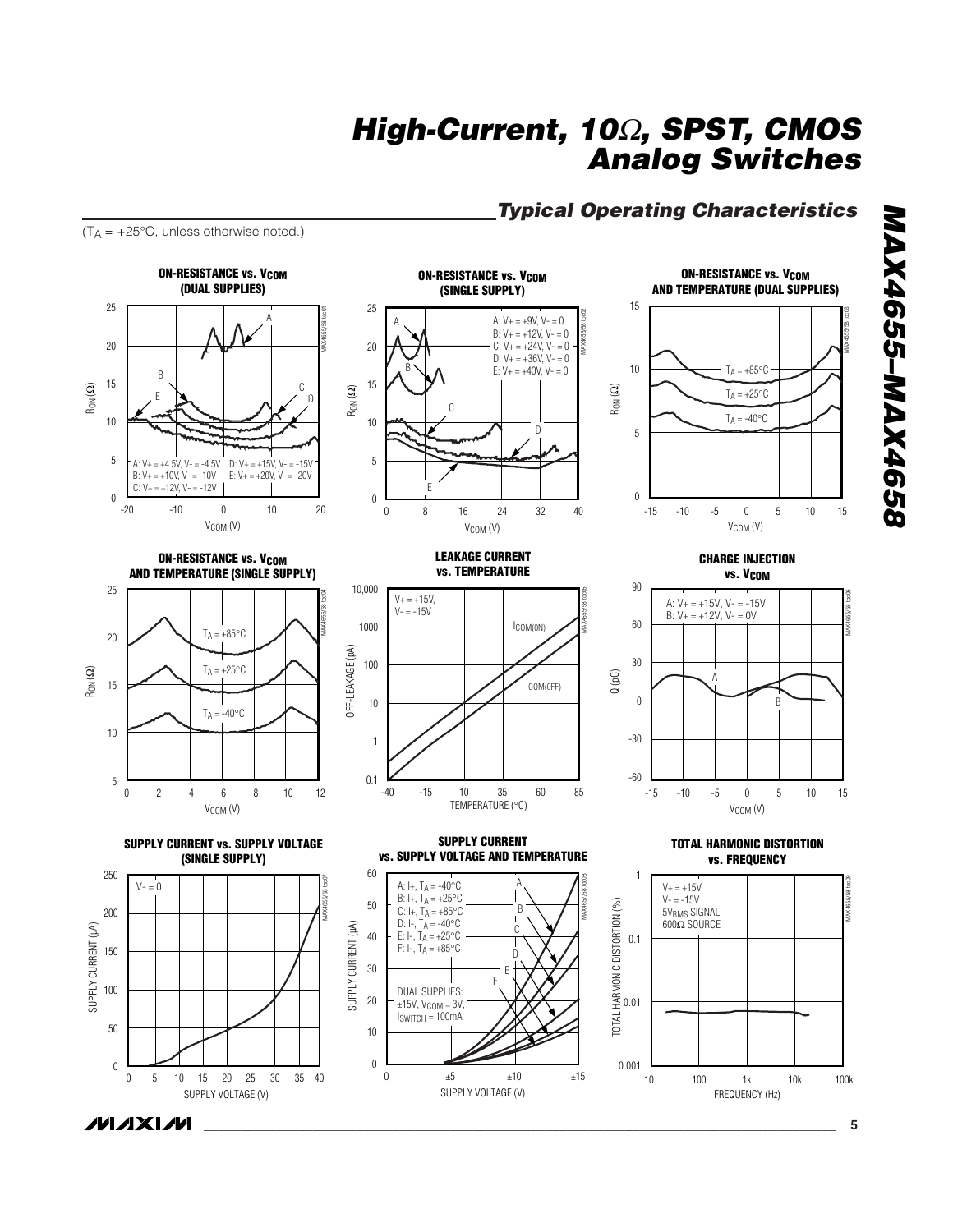TEMPERATURE (°C)



### *Typical Operating Characteristics (continued)*

 $V_{COM} - V_{N_{-}}$  (mV)

#### *Pin Description*

**MAXM** 

|                            | <b>PIN</b>                 |             |                                   |  |
|----------------------------|----------------------------|-------------|-----------------------------------|--|
| MAX4655/<br><b>MAX4657</b> | MAX4656/<br><b>MAX4658</b> | <b>NAME</b> | <b>FUNCTION</b>                   |  |
|                            |                            | <b>COM</b>  | Analog Switch Common              |  |
| 2, 5                       | 2, 5                       | N.C.        | No Internal Connection            |  |
| 3                          | 3                          | <b>GND</b>  | Ground                            |  |
| $\overline{4}$             | 4                          | $V +$       | Positive Supply Voltage Input     |  |
| 6                          | 6                          | IN          | Digital Control Input             |  |
| 7                          |                            | V-          | Negative Supply Voltage Input     |  |
|                            | 8                          | <b>NO</b>   | Analog Switch Normally Open       |  |
| 8                          |                            | NC.         | Analog Switch Normally Closed     |  |
| EP                         |                            | EP          | Exposed Paddle. Connect EP to V+. |  |

**MAX4655-MAX4658** *MAX4655–MAX4658*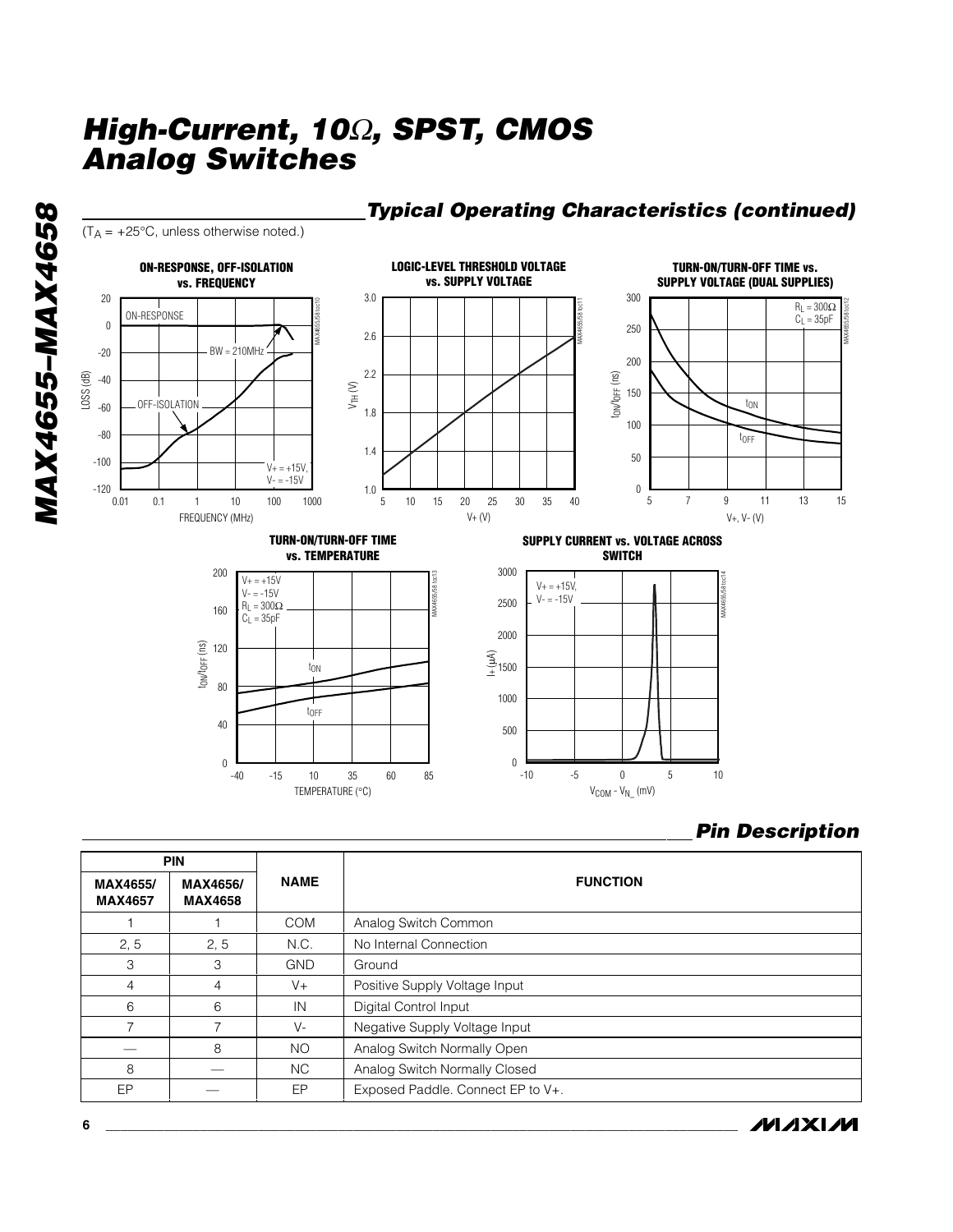### *Detailed Description*

The MAX4655–MAX4658 are single SPST CMOS analog switches. The CMOS switch construction provides rail-to-rail signal handling while consuming very little power. The switch is controlled by a TTL/CMOS level compatible digital input. The MAX4655/MAX4657 are normally closed switches, and the MAX4656/MAX4658 are normally open switches.

These devices can be operated with either single power supplies or dual power supplies. Operation at up to ±20V supplies allows users a wide switching dynamic range. Additionally, asymmetrical operation is possible to tailor performance to a particular application.

These switches have been specifically designed to handle high switch currents, up to 400mA peak current and 300mA continuous currents. In order to do this, a new technique is used to drive the body of the output N-channel device. (Note: the basic switch between the input NC/NO terminal, and the output common terminal consists of an N-channel MOSFET and a P-channel MOSFET in parallel.) The standard method limits operation to approximately a 600mV drop across the switch. More than 600mV causes an increase in Idon leakage current (due to the turn-on of on-chip parasitic diodes) and an increase in V+ supply current. With the new sensing method, there is no limitation to the voltage drop across the switch. Current and voltage are limited only by the power dissipation rating of the package and the absolute maximum ratings of the switch.

When the analog input to output voltage drop is approximately 7mV there is an increase in power supply current from typically 90µA to 2mA within a 1mV to 7mV range, caused by the new sensing/driving circuitry.



*Figure 1. Overvoltage Protection Using Blocking Diodes*

#### *Applications Information*

#### *Overvoltage Protection*

Proper power-supply sequencing is recommended for all CMOS devices. Do not exceed the absolute maximum ratings, because stresses beyond the listed ratings can cause permanent damage to the devices. First, connect GND, followed by V+, V-, and the remaining pins. If power-supply sequencing is not possible, add two small signal diodes (D1, D2) in series with supply pins (Figure 1). Adding diodes reduces the analog signal range to one diode drop below V+ and one diode drop above V-, but does not affect the devices' low switch resistance and low leakage characteristics. Device operation is unchanged, and the difference between V+ and V- should not exceed 44V. The protection diode for the negative supply is not required when V- is connected to GND.

#### *Off-Isolation at High Frequencies*

In 50 $\Omega$  systems, the high-frequency on-response of these parts extends from DC to above 100MHz, with a typical loss of -2dB. When the switch is turned off, however, it behaves like a capacitor, and off-isolation decreases with increasing frequency. This effect is more pronounced with higher source and load impedances. Above 5MHz, circuit board layout becomes critical. The graphs shown in the *Typical Operating Characteristics* were taken using a 50Ω source and load connected with BNC connectors.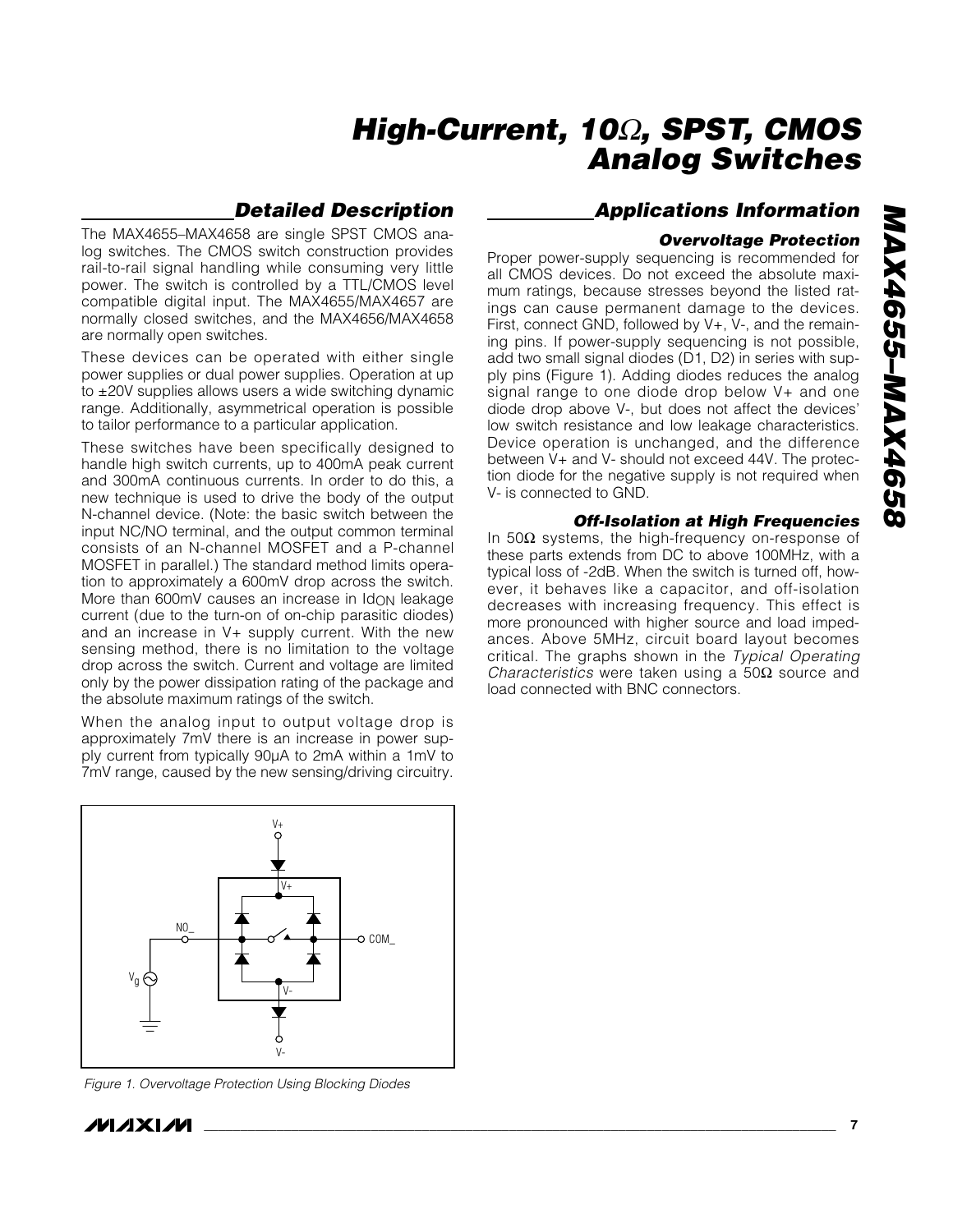**MAX4655-MAX4658** *MAX4655–MAX4658*



*Figure 2. Block Diagram*



*Figure 3. Switching Time*



*Figure 4. Charge Injection*

#### **MAXIM**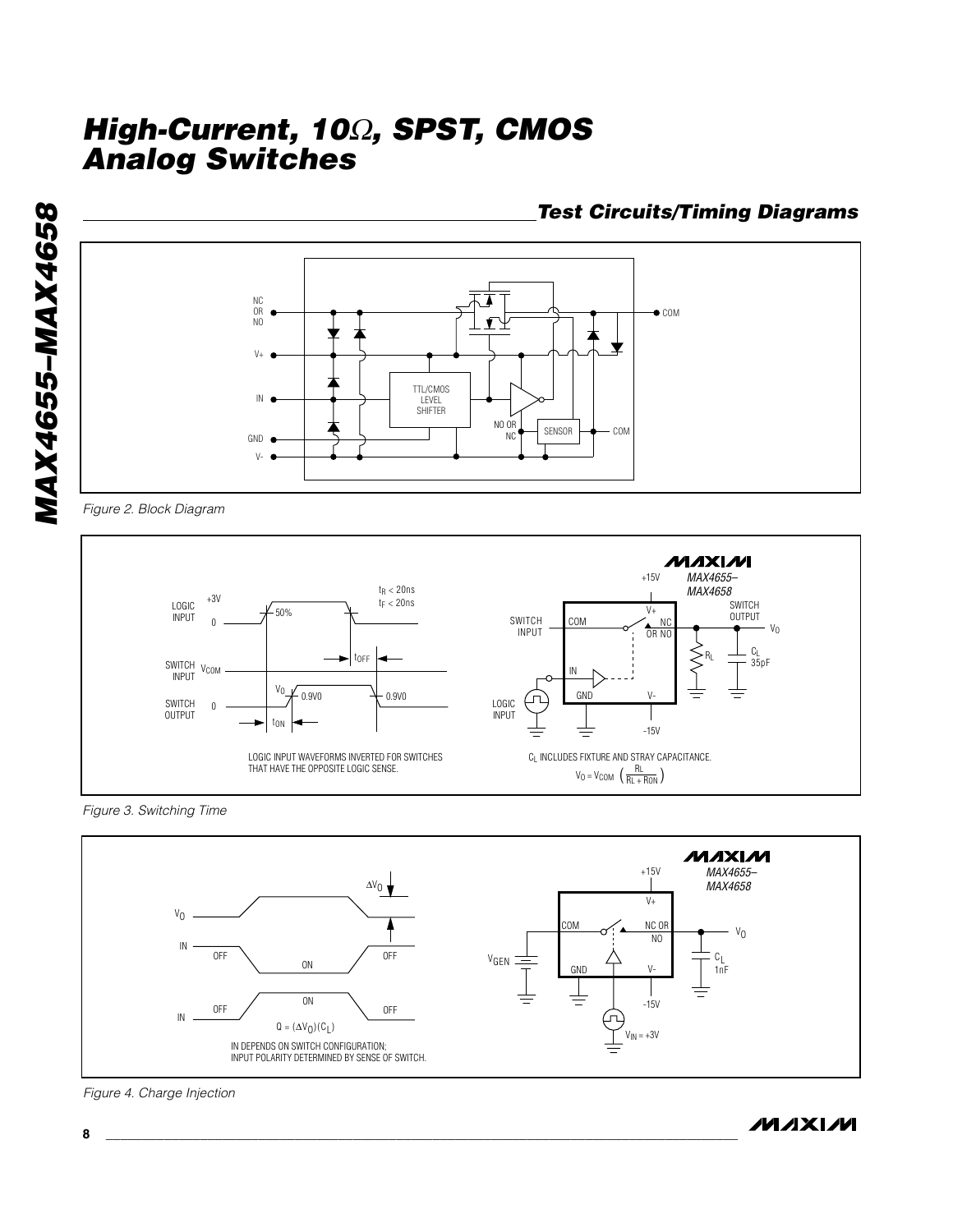

*Figure 5. Off-Isolation*



*Figure 6. Channel Off-Capacitance*



### *Test Circuits/Timing Diagrams (continued)*

*Figure 7. Channel On-Capacitance*

### *Chip Information*

*MAX4655–MAX4658*

MAX4655-MAX4658

TRANSISTOR COUNT: 45 PROCESS: CMOS



**MAXIM**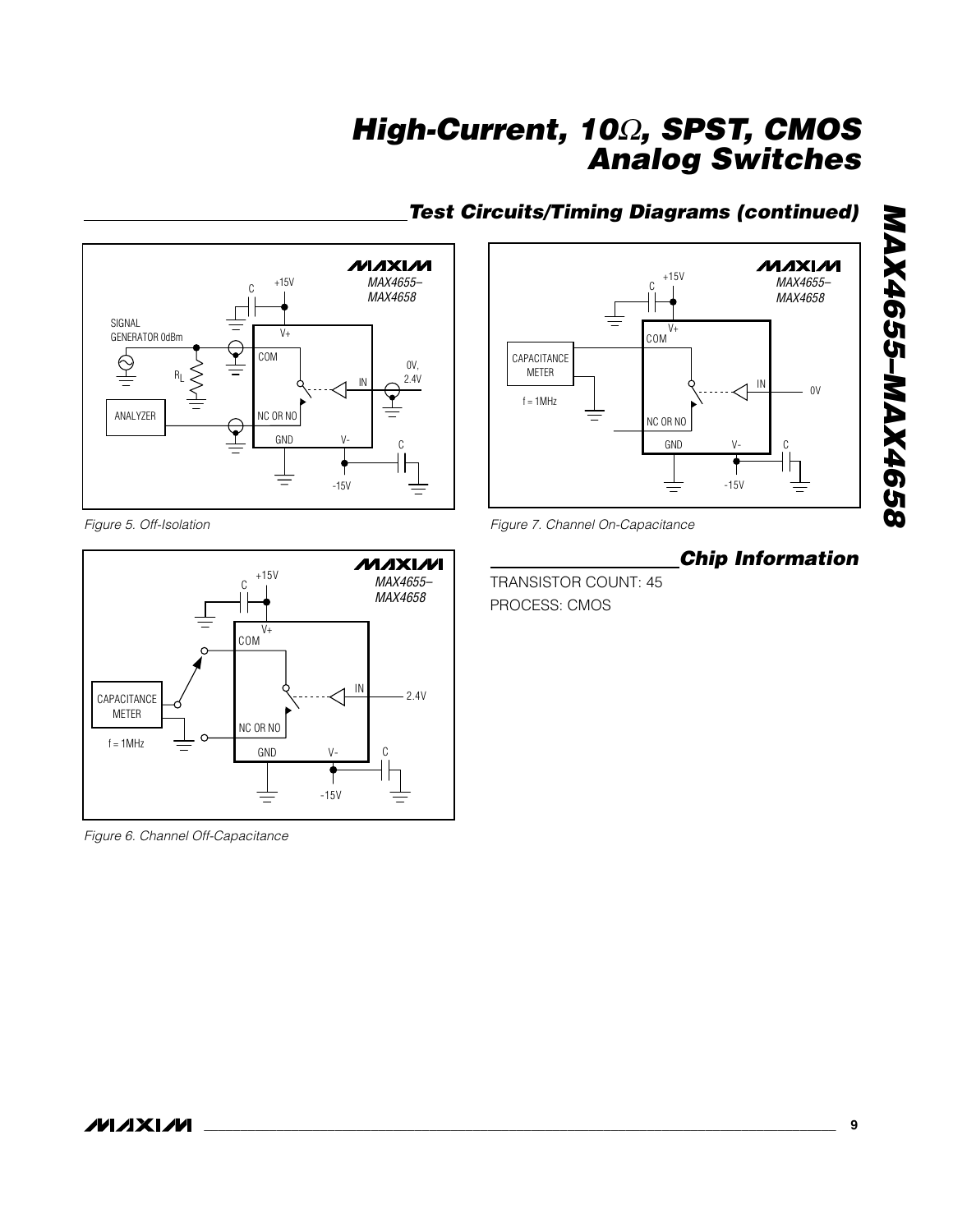### *Package Information*

(The package drawing(s) in this data sheet may not reflect the most current specifications. For the latest package outline information go to **www.maxim-ic.com/packages**.)



/VI /I X I /VI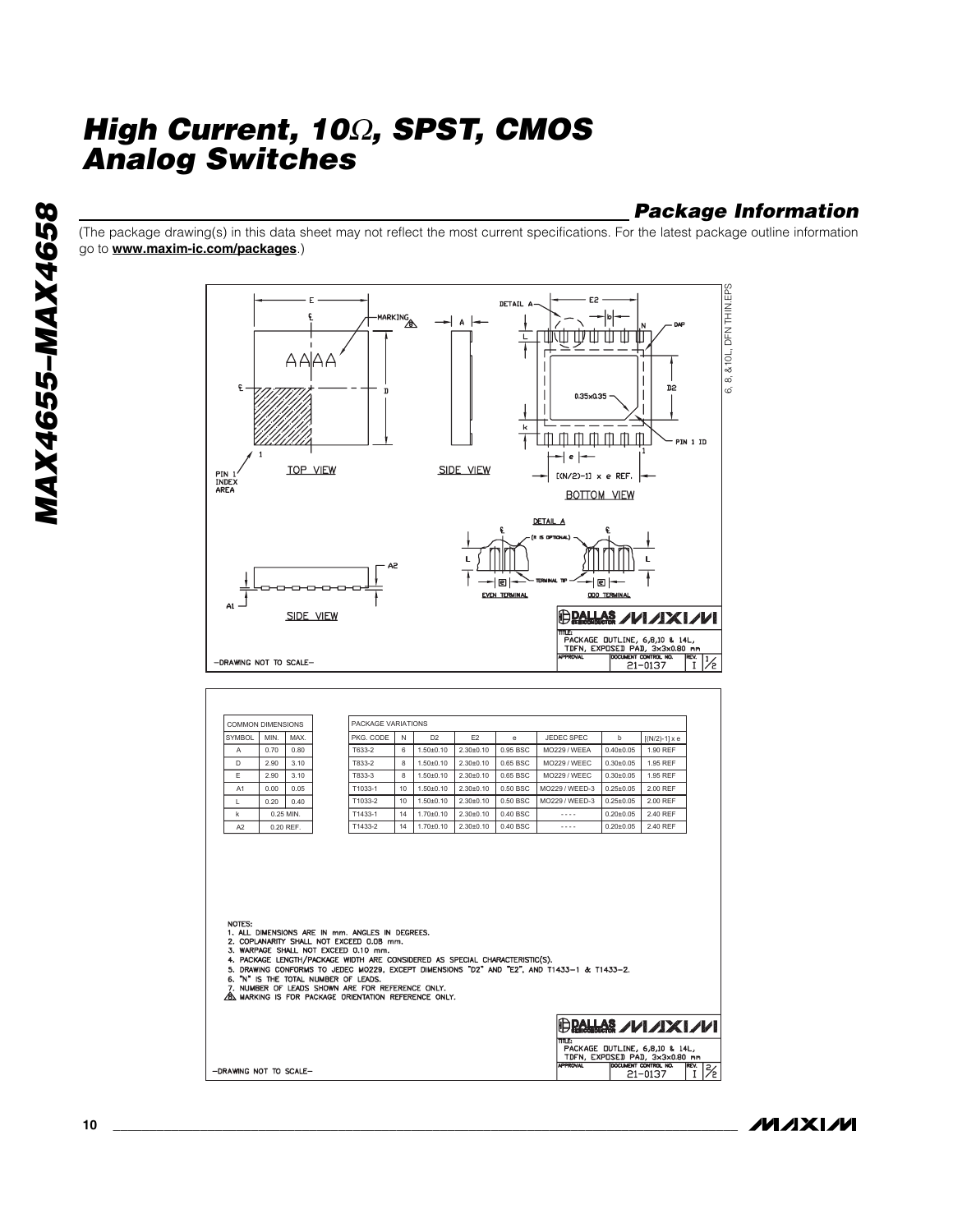### *Package Information (continued)*

(The package drawing(s) in this data sheet may not reflect the most current specifications. For the latest package outline information go to **www.maxim-ic.com/packages**.)